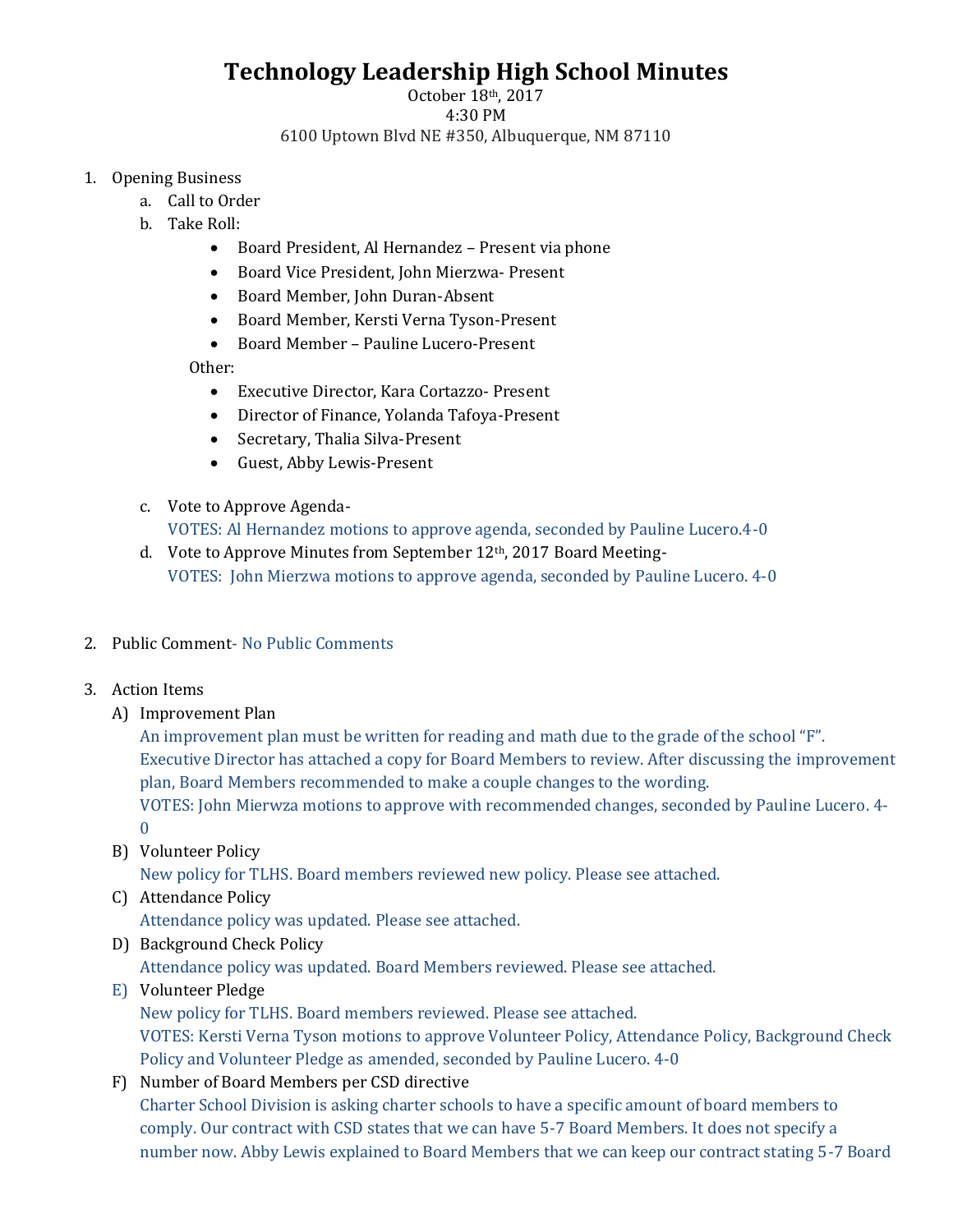members and comply with the law. Executive Director will meet with Abby Lewis to write a response to CSD.

VOTES: Pauline Lucero motions to respond to CSD as advised from legal counsel, seconded by Kersti Verna Tyson. 4-0

G) Bar Approval

561-000-1718-0008-IB – Fund 31200 Capital Outlay Lease Assistance \$84,301 561-000-1718-0009-IB - Fund 27103 1000 Dual Credit \$304 561-000-1718-0010-IB - Fund 27107 2200 Capital Outlay GO Library SB66 \$2,450 561-000-1718-0011-I - Fund 14000 1000 Instructional Materials \$1,688 561-0000-1718-0012-I - Fund 31400 4000 Special Capital Outlay \$100,000

VOTES: John Mierwza motions to approve, seconded by Pauline Lucero. 4-0

## 4. Information Items

■ Budget Overview

Director of Finance reviewed Cash Report of first quarter ending September 30 with Board Members. No Discrepancies.

- Expenditure Comparison by Month Director of Finance reviewed with board members the comparison of school year 2016-2017 expenses to current school year.
- Bank Reconciliation Report Bank Reconciliation of September 2017 had no discrepancies. Please see attached.
- Statement of Revenues and Expenditures Reviewed with Board Members. Please see attached.
- Balance Sheet Reviewed with Board Members. Please see attached.
- School Grade

Executive Director reviewed categories with Board Members. She emailed PED to have them explain how they compare the scores. PED has not responded. She reviewed the categories she understands. For the surveys that parents, teacher and students submit to PED received a score of a "B" which means we are doing a good job serving our students. TLHS also received 4 bonus points for reducing truancy engaging with families using technology. Executive Director will focus on the categories that we can have control.

- APS Charter Application Application was submitted October 2, 2017.
- $\blacksquare$  APS Site Visit November 6<sup>th</sup> (1:00-2:00) Executive Director would like for two board members to attend the meeting. Abby Lewis will attend this site visit and Board Members will check their availability.
- **APS Charter Public Meeting at 5:30 on Tuesday, 10/24 at John Milne Board Meeting** Executive Director will present our charter to APS Board for ten minutes. A parent and student will also attend and talk about our school. If possible she would like a Board Member to attend.
- APS Board of Education's Policy Committee meeting at 4 PM, Wednesday, 12/13 During this meeting, it will be determined if TLHS is accepted as an APS Charter.
- CSD Site Visit on 12/15 Charter School Division will be at TLHS for our yearly visit. They will be at TLHS for the day.
- Reengagement Program We currently have 30 students enrolled. The program is going well.
- Student Enrollment We have 179 students enrolled. The target of students is 180.